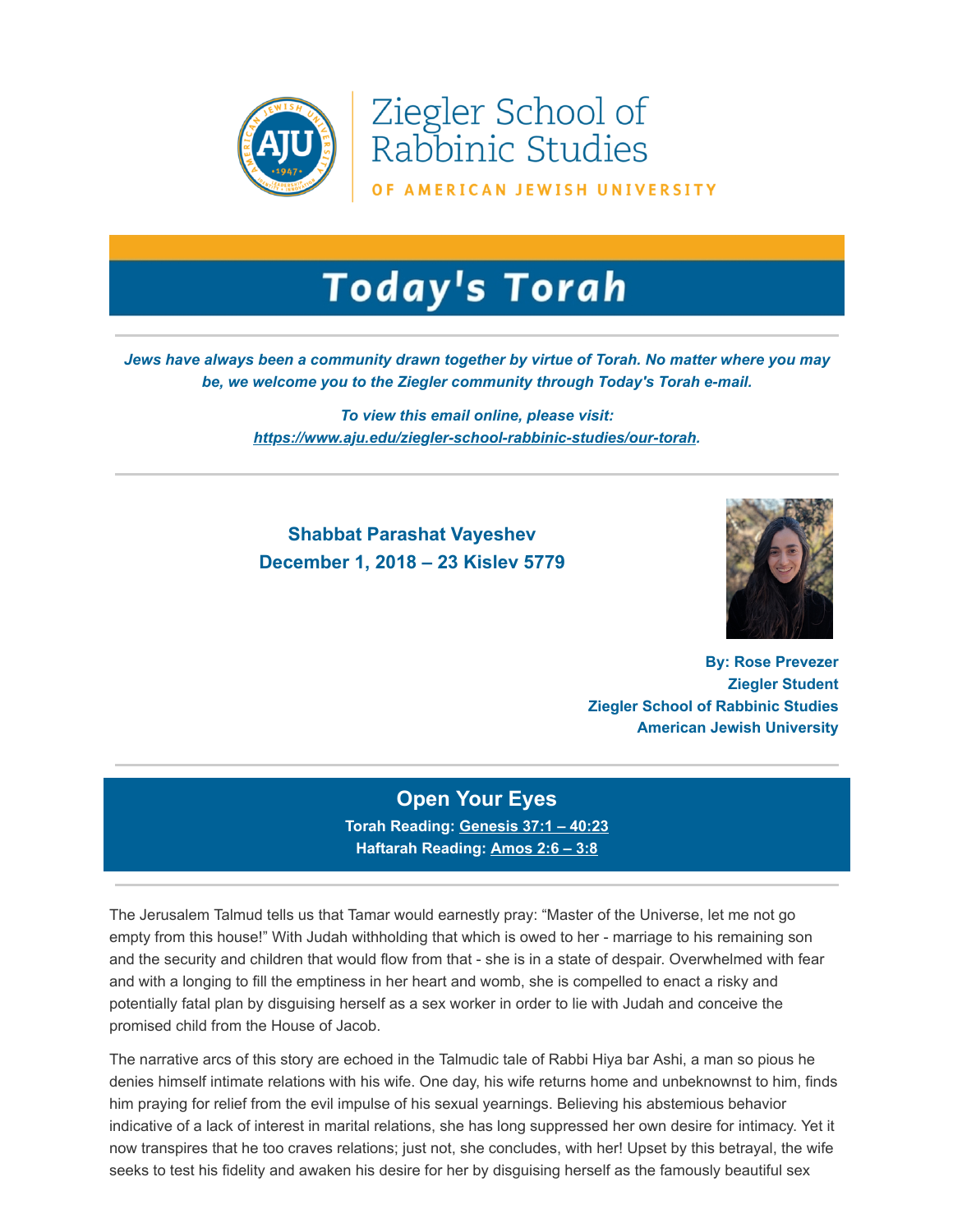worker, Heruta. The moment Rabbi Hiya bar Ashi sets eyes on Heruta, he is so overcome with desire that he immediately propositions and lies with her.

Like Tamar, the wife of Rabbi Hiya bar Ashi has been denied so much by the man in her life. Like Tamar, she is confronting the emptiness and longing that comes from a lack of physical and emotional intimacy. Like Tamar, she is willing to step outside the bounds of what society deems to be acceptable behavior for a woman, going to extraordinary lengths to seize control of her own destiny and challenge the power of a patriarchal system that has denied her voice.

These are stories of women crying out, acting out, to be seen by the men in their life. Indeed, the story of Tamar is filled with the language of seeing. The place where Tamar sits to await Judah's arrival is called petah enayim; "entrance to Enaim," or, more literally "eye-opener." When Tamar reveals to Judah that he is the father of her child it is with the words: "haker-na" "recognize," recognize that this staff is yours; please recognize me as the mother of your child. The Talmud (Sotah 10b) suggests that with these words she is calling to Judah, "I request of you: recognize the image of your Creator in every person, and do not avert your eyes from me."

For the wife of Rabbi Hiya bar Ashi, the attempt to be seen does not end well. Returning home, Rabbi Hiya bar Ashi finds his wife, now stripped of her Heruta finery, lighting the stove, the ultimate symbol of contented domesticity. Shamed by his actions, he climbs inside. His wife pulls him out, explaining that Heruta was really her in disguise. This fact, which should absolve her husband's guilt, only increases it and he cries out: "But in any case, my intention was to transgress." It is clear that Rabbi Hiya bar Ashi did not recognize his wife as Heruta, and cannot recognize her now as a person with needs that deserve to be met. He is concerned only with how her actions affected him, perceiving the encounter with his wife not as an extreme but necessary manifestation of her longing for intimacy, but instead as an indictment of his sexual desires.

In contrast, Tamar is seen. Judah, to his credit, not only comes to recognize Tamar, but also acknowledges and accepts full responsibility for her situation and the extreme measures to which she was driven. He accepts her demand for change and secures her rightful place in his family by announcing: "She is more in the right than I, for I did not give her to my son Shelah." As such, Tamar and Judah are rewarded and from their union arises a lineage leading to King David.

Both narratives speak to the pain that arises when women's desires are suppressed, and barely acknowledged, as well as to the strength, endurance, and courage women display in order to overcome the limitations society place on them. They also teach us that when confronted with the pain and trauma of the women in our lives, we must not be like Rabbi Hiya bar Ashi, but rather like Judah, willing to listen and understand, to open our eyes and recognize the call for change. To know that incredible healing and blessing can follow when the needs of women are no longer ignored and their stories told.

*Rose Prevezer is in her final year at the Ziegler School of Rabbinic Studies. She is the Rabbinic Fellow for Arts at AJU and the Institute for Jewish Creativity, and also works as a doula, and in arts and culture progamming. She has previously served as the rabbinic intern at IKAR. She lives in Venice with her husband, Rabbi Gabriel Botnick, and their daughter, Lev.*



Ziegler School of<br>Rabbinic Studies OF AMERICAN JEWISH UNIVERSITY